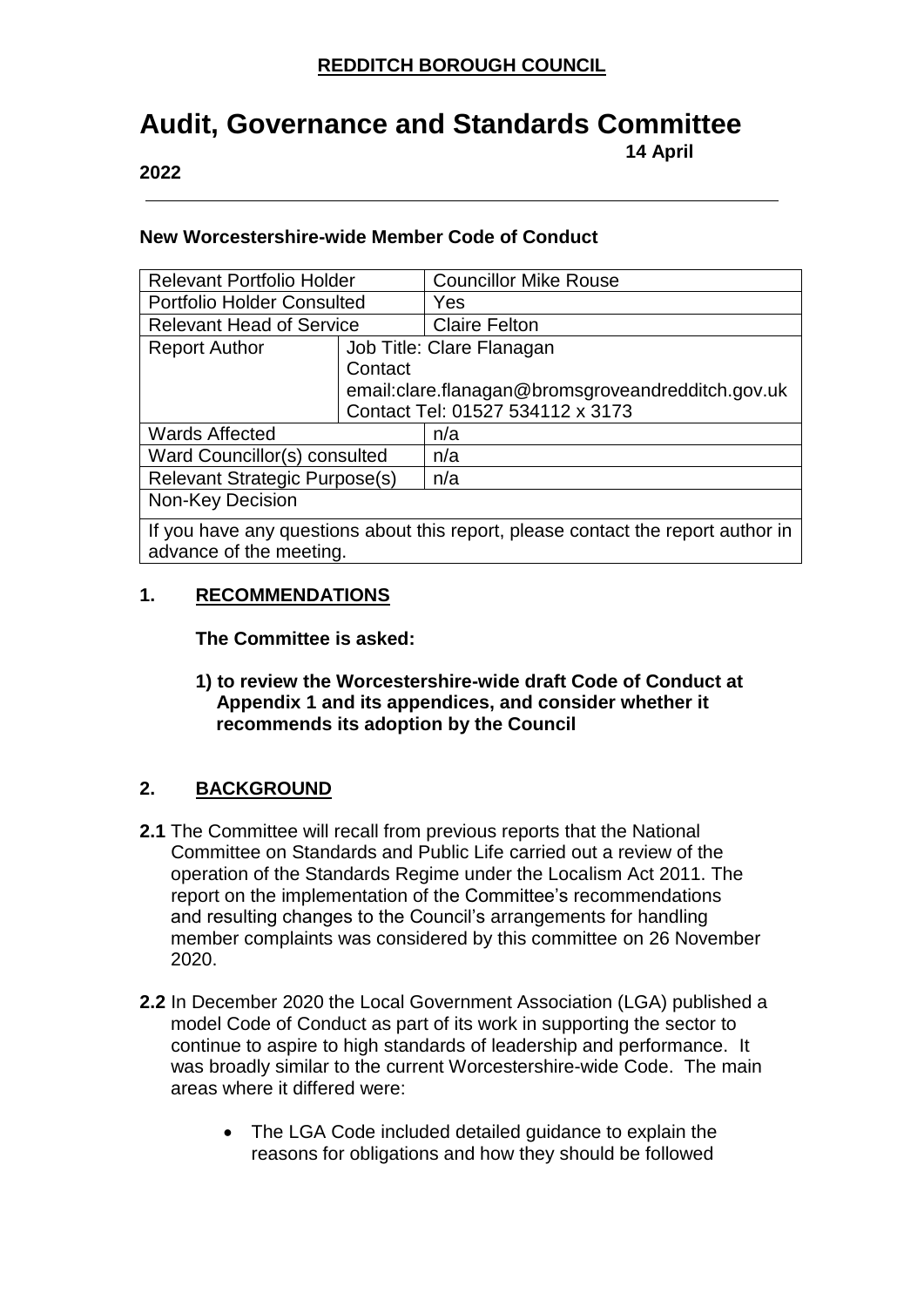## **Audit, Governance and Standards Committee**

**2022**

**14 April** 

- It included a statement about a right to respectful behaviour from the public which is not referred to in the Worcestershire-wide Code
- It included an obligation to undertake Code of Conduct training provided by the local authority
- The value for registering gifts and hospitality is £50 compared to £15 in the Worcestershire Code
- There was more detail about registering and declaring **Other** Interests. The LGA Code states (in table 2) that Councillors have a personal interest in any business where it relates to or affects any body of which a Councillor is in general control or management and to which they are nominated or appointed by the Council. This is in direct contrast to the current situation in the Worcestershire Code where appointment to an outside body by the Council does not automatically mean that an Other Interest should be declared.
- **2.2** The LGA Model was offered as a template and it was recognised that councils might either adopt it or make local amendments to it.
- **2.3**Members have previously expressed a preference for a Code of Conduct that applies to all councils across the County and at all tiers of local government, as is currently the case in Worcestershire and so resolved at its meeting on 11 March 2021 to refer the LGA Model Code to the Monitoring Officers across the County to consider the feedback from this and the other Standards Committees, and bring back a new pan-Worcestershire Code for consideration / adoption.
- **2.4** Attached at Appendix 1 is the draft Code of Conduct as proposed by the Monitoring Officers following their discussions. The changes and/or additions to the LGA Model Code are highlighted in the attached draft so that members can see what they are. There are a number of appendices, which support the core document. These are:
	- Appendix A: The Ten Principles of Public Life;
	- Appendix B: Guide to Registerable Interests set out in
		- Table A Disclosable Pecuniary Interests
		- Table B Other Registerable Interests;
	- Appendix C: Best Practice Recommendations
	- Appendix D: to be read alongside:
		- ACAS Guide and

Guidance on The Public Sector Equalities Duty

This suite of documents comprises the proposed Code of Conduct. These are being referred to all of the local authorities across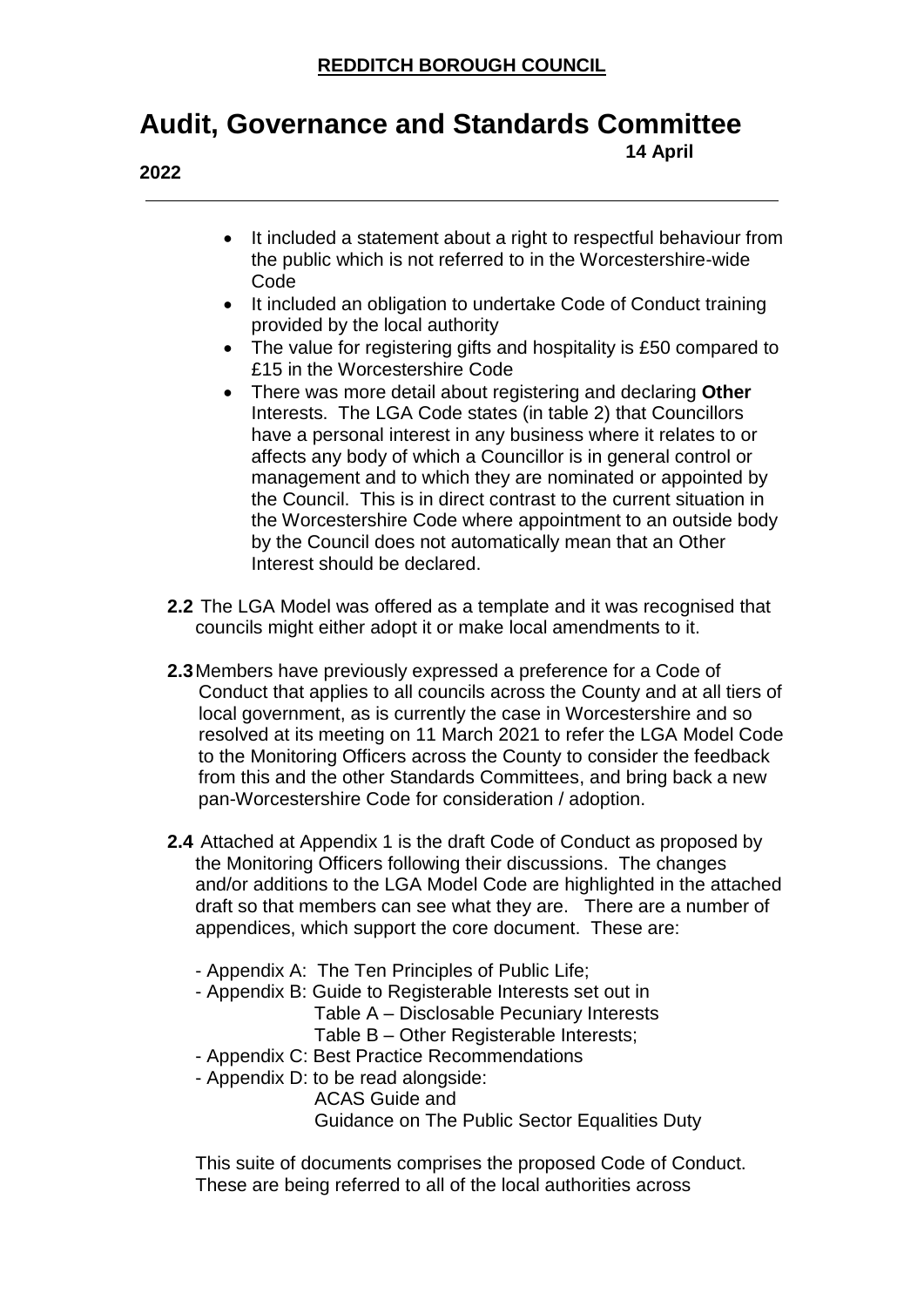**14 April** 

## **Audit, Governance and Standards Committee**

#### **2022**

Worcestershire for consideration and adoption.

### **3. FINANCIAL IMPLICATIONS**

3.1 There are no direct financial implications arising from this report.

## **4. LEGAL IMPLICATIONS**

- 4.1 Under the Localism Act 2011, the Council is required to adopt a Code of Conduct, which it has. Following a review of the operation of the Standards regime under the Localism Act, carried out by the Committee for Standards in Public Life, the Local Government Association issued a new Model Code for adoption or local amendment.
- 4.2 Adoption by the Council will ensure compliance with the requirements of the Localism Act and the Code proposed here will meet members' requirement for a pan-Worcestershire Code of Conduct.

## **5. STRATEGIC PURPOSES - IMPLICATIONS**

## **Relevant Strategic Purpose**

5.1 n/a

## **Climate Change Implications**

5.2 n/a

## **6. OTHER IMPLICATIONS**

## **Equalities and Diversity Implications**

6.1 n/a

## **Operational Implications**

6.2 n/a

## **8. APPENDICES and BACKGROUND PAPERS**

Appendix 1 –Member Code of Conduct and supporting documents.